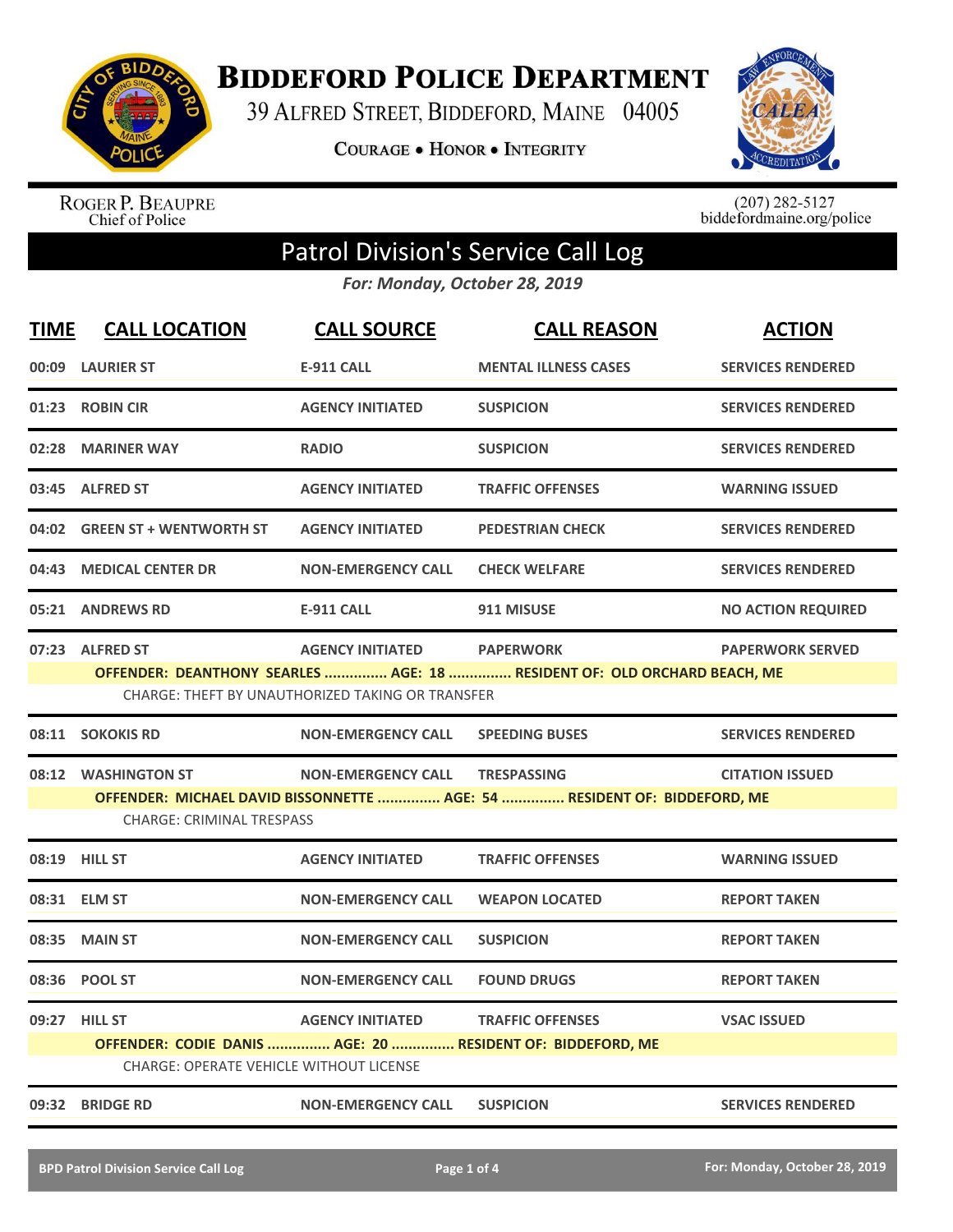| <b>TIME</b> | <b>CALL LOCATION</b>                          | <b>CALL SOURCE</b>        | <b>CALL REASON</b>                        | <b>ACTION</b>               |
|-------------|-----------------------------------------------|---------------------------|-------------------------------------------|-----------------------------|
|             | 09:44 ALFRED ST                               | <b>NON-EMERGENCY CALL</b> | <b>ANIMAL COMPLAINT</b>                   | <b>SERVICES RENDERED</b>    |
| 10:10       | <b>WENTWORTH ST</b>                           | <b>NON-EMERGENCY CALL</b> | ATTEMPTED/THREATENED SUICIDE REPORT TAKEN |                             |
|             | 10:12 ALFRED ST                               | <b>WALK-IN AT STATION</b> | <b>ARTICLES LOST/FOUND</b>                | <b>SERVICES RENDERED</b>    |
|             | 10:22 MEDICAL CENTER DR + ALFRED S E-911 CALL |                           | <b>CHECK WELFARE</b>                      | <b>SERVICES RENDERED</b>    |
|             | 11:14 ALFRED ST                               | <b>AGENCY INITIATED</b>   | <b>TRAFFIC OFFENSES</b>                   | <b>WARNING ISSUED</b>       |
|             | 11:28 MEMORIAL DR                             | <b>WALK-IN AT STATION</b> | <b>BURGLARY OF A MOTOR VEHICLE</b>        | <b>REPORT TAKEN</b>         |
|             | <b>12:02 MAIN ST</b>                          | <b>NON-EMERGENCY CALL</b> | <b>PAPERWORK</b>                          | <b>SERVICES RENDERED</b>    |
| 12:08       | <b>ELM ST + SOUTH ST</b>                      | <b>WALK-IN AT STATION</b> | <b>SUSPICION</b>                          | <b>REPORT TAKEN</b>         |
|             | 12:24 ALFRED ST                               | <b>NON-EMERGENCY CALL</b> | <b>FRAUD (INSUFFICIENT FUNDS)</b>         | <b>REPORT TAKEN</b>         |
|             | 12:48 ELM ST                                  | <b>E-911 CALL</b>         | <b>MENTAL ILLNESS CASES</b>               | <b>SERVICES RENDERED</b>    |
|             | 12:50 FIRST ST                                | <b>AGENCY INITIATED</b>   | <b>CRIMINAL MISCHIEF</b>                  | <b>REPORT TAKEN</b>         |
|             | 12:50 ADAMS ST                                | <b>E-911 CALL</b>         | <b>SUSPICION</b>                          | <b>GONE ON ARRIVAL</b>      |
|             | <b>13:13 YORK CT</b>                          | <b>AGENCY INITIATED</b>   | <b>PRISONER PROCESS</b>                   | <b>ARREST(S) MADE</b>       |
|             | 13:24 ALFRED ST                               | <b>AGENCY INITIATED</b>   | <b>DRUG BOX</b>                           | <b>SERVICES RENDERED</b>    |
|             | 13:30 ALFRED ST                               | <b>AGENCY INITIATED</b>   | <b>TRAFFIC OFFENSES</b>                   | <b>WARNING ISSUED</b>       |
|             | 13:38 MEMORIAL DR                             | <b>WALK-IN AT STATION</b> | <b>BURGLARY OF A MOTOR VEHICLE</b>        | <b>NO ACTION REQUIRED</b>   |
|             | 15:03 ELM ST                                  | <b>NON-EMERGENCY CALL</b> | <b>HARASSMENT</b>                         | <b>SERVICES RENDERED</b>    |
|             | 15:06 WASHINGTON ST                           | <b>NON-EMERGENCY CALL</b> | <b>IDENTITY THEFT</b>                     | <b>SERVICES RENDERED</b>    |
|             | 15:15 ALFRED ST                               | <b>NON-EMERGENCY CALL</b> | <b>COURT ORDERED CHECK IN</b>             | <b>NO VIOLATION</b>         |
|             | 15:45 GRANITE ST                              | <b>AGENCY INITIATED</b>   | <b>PAPERWORK</b>                          | <b>PAPERWORK NOT SERVED</b> |
|             | 16:00 ALFRED ST + DENTAL AVE                  | <b>AGENCY INITIATED</b>   | <b>TRAFFIC OFFENSES</b>                   | <b>WARNING ISSUED</b>       |
|             | 16:08 ALFRED ST                               | <b>WALK-IN AT STATION</b> | <b>ALL OTHER</b>                          | <b>SERVICES RENDERED</b>    |
|             | <b>16:09 BRADBURY ST</b>                      | <b>AGENCY INITIATED</b>   | <b>PAPERWORK</b>                          | <b>PAPERWORK NOT SERVED</b> |
|             | 16:27 ELM ST                                  | <b>E-911 CALL</b>         | 911 MISUSE                                | <b>SERVICES RENDERED</b>    |
|             | 17:00 WESTLAND AVE                            | <b>NON-EMERGENCY CALL</b> | <b>PARKING COMPLAINT</b>                  | <b>NO ACTION REQUIRED</b>   |
|             | 17:10 SOUTH ST + RIVER RD                     | <b>AGENCY INITIATED</b>   | <b>TRAFFIC OFFENSES</b>                   | <b>VSAC ISSUED</b>          |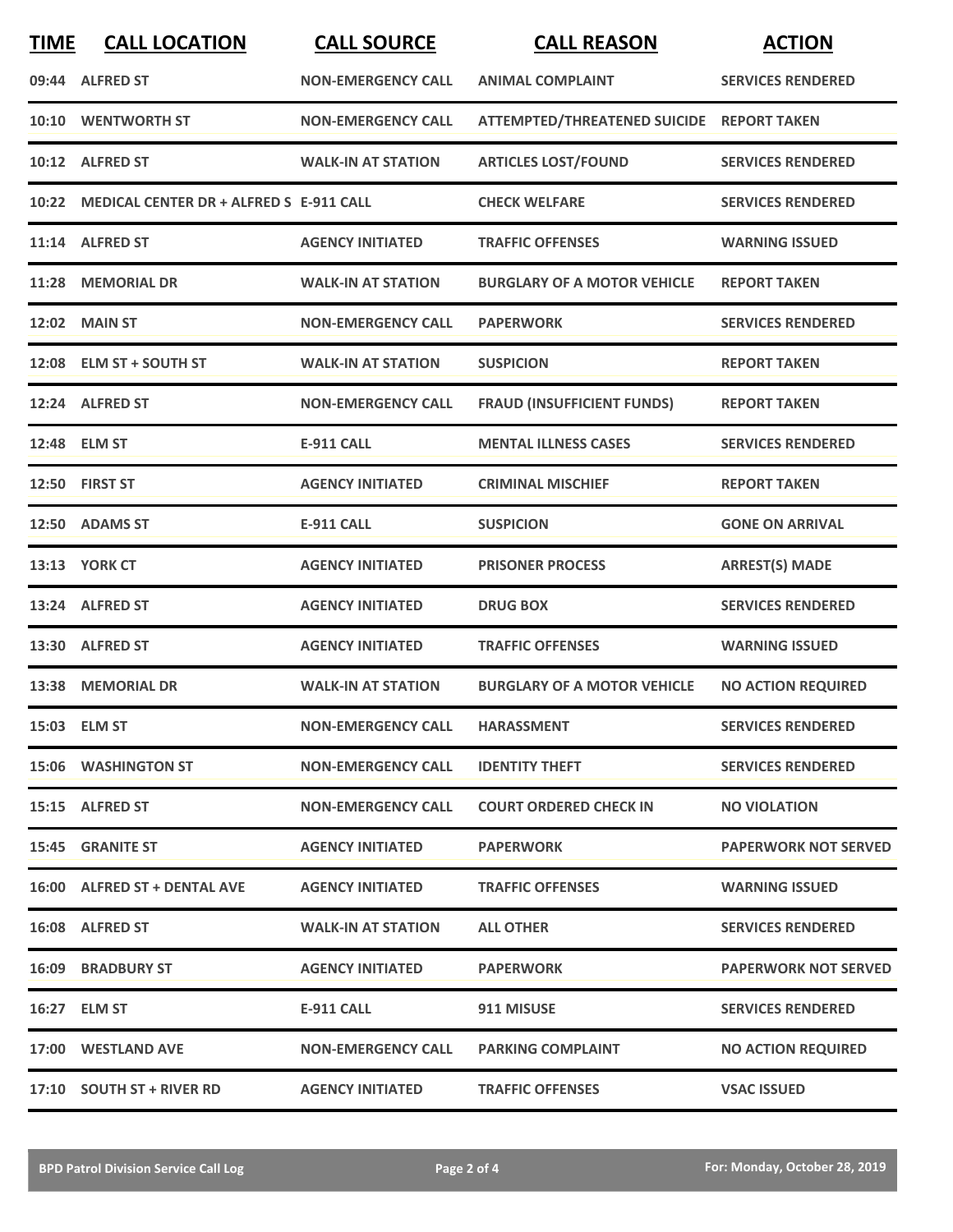| <b>TIME</b> | <b>CALL LOCATION</b>            | <b>CALL SOURCE</b>        | <b>CALL REASON</b>                                              | <b>ACTION</b>            |
|-------------|---------------------------------|---------------------------|-----------------------------------------------------------------|--------------------------|
|             | 17:10 WASHINGTON ST             | <b>RADIO</b>              | <b>DRINKING IN PUBLIC</b>                                       | <b>UNFOUNDED</b>         |
|             | 17:16 LINCOLN ST                | <b>NON-EMERGENCY CALL</b> | <b>ANIMAL COMPLAINT</b>                                         | <b>SERVICES RENDERED</b> |
|             | 17:18 SOUTH ST                  | <b>WALK-IN AT STATION</b> | <b>ARTICLES LOST/FOUND</b>                                      | <b>SERVICES RENDERED</b> |
|             | 17:31 MAIN ST                   | <b>NON-EMERGENCY CALL</b> | <b>DISTURBANCE / NOISE</b>                                      | <b>GONE ON ARRIVAL</b>   |
|             | 17:49 GRANITE ST                | <b>AGENCY INITIATED</b>   | <b>PAPERWORK</b>                                                | <b>NEGATIVE CONTACT</b>  |
|             | 17:50 OAK PL                    | <b>NON-EMERGENCY CALL</b> | <b>THEFT</b>                                                    | <b>REPORT TAKEN</b>      |
|             | 18:08 ALFRED ST                 | <b>AGENCY INITIATED</b>   | <b>FOOTBEAT</b>                                                 | <b>SERVICES RENDERED</b> |
|             | 18:24 WEST ST + FOREST ST       | <b>AGENCY INITIATED</b>   | <b>TRAFFIC OFFENSES</b>                                         | <b>WARNING ISSUED</b>    |
| 18:32       | <b>MIDDLE ST</b>                | <b>E-911 CALL</b>         | 911 MISUSE                                                      | <b>SERVICES RENDERED</b> |
|             | 18:36 WEST ST + PAPOOSE DR      | <b>AGENCY INITIATED</b>   | <b>TRAFFIC OFFENSES</b>                                         | <b>WARNING ISSUED</b>    |
|             | 18:47 MAIN ST                   | <b>NON-EMERGENCY CALL</b> | <b>ALL OTHER</b>                                                | <b>SERVICES RENDERED</b> |
|             | 19:04 ALFRED ST + WELLSPRING RD | <b>AGENCY INITIATED</b>   | <b>TRAFFIC OFFENSES</b>                                         | <b>WARNING ISSUED</b>    |
| 19:28       | <b>MARBLEHEAD LN</b>            | <b>AGENCY INITIATED</b>   | <b>SUSPICION</b>                                                | <b>SERVICES RENDERED</b> |
| 19:30       | <b>BOULDER WAY</b>              | <b>NON-EMERGENCY CALL</b> | <b>OPERATING UNDER INFLUENCE</b>                                | <b>ARREST(S) MADE</b>    |
|             | CHARGE: OUI (ALCOHOL)           |                           | OFFENDER: JUSTIN BROWN STANDLEY  AGE: 44  RESIDENT OF: SACO, ME |                          |
|             | 19:32 ALFRED ST                 | <b>WALK-IN AT STATION</b> | <b>COURT ORDERED CHECK IN</b>                                   | <b>SERVICES RENDERED</b> |
|             | 19:35 SOUTH ST + WENTWORTH ST   | <b>AGENCY INITIATED</b>   | <b>TRAFFIC OFFENSES</b>                                         | <b>WARNING ISSUED</b>    |
|             | 19:35 ALFRED ST                 | <b>NON-EMERGENCY CALL</b> | <b>TRESPASSING</b>                                              | <b>WARNING ISSUED</b>    |
|             | <b>19:59 MAIN ST</b>            | <b>NON-EMERGENCY CALL</b> | 911 MISUSE                                                      | <b>NEGATIVE CONTACT</b>  |
|             | 21:23 HILL ST                   | <b>NON-EMERGENCY CALL</b> | <b>CIVIL COMPLAINT</b>                                          | <b>SERVICES RENDERED</b> |
|             | 21:25 HILLS BEACH RD            | <b>AGENCY INITIATED</b>   | <b>SUSPICION</b>                                                | <b>SERVICES RENDERED</b> |
|             | 21:47 POOL ST + SOKOKIS RD      | <b>AGENCY INITIATED</b>   | <b>TRAFFIC OFFENSES</b>                                         | <b>VSAC ISSUED</b>       |
|             | 22:04 MEDICAL CENTER DR         | E-911 CALL                | 911 MISUSE                                                      | <b>NEGATIVE CONTACT</b>  |
|             | 22:05 POOL ST                   | <b>AGENCY INITIATED</b>   | <b>TRAFFIC OFFENSES</b>                                         | <b>WARNING ISSUED</b>    |
|             | 22:06 PARKER RIDGE RD           | <b>NON-EMERGENCY CALL</b> | <b>WEAPONS</b>                                                  | <b>UNFOUNDED</b>         |
|             | 22:07 ELM ST                    | <b>NON-EMERGENCY CALL</b> | <b>WEAPONS</b>                                                  | <b>UNFOUNDED</b>         |